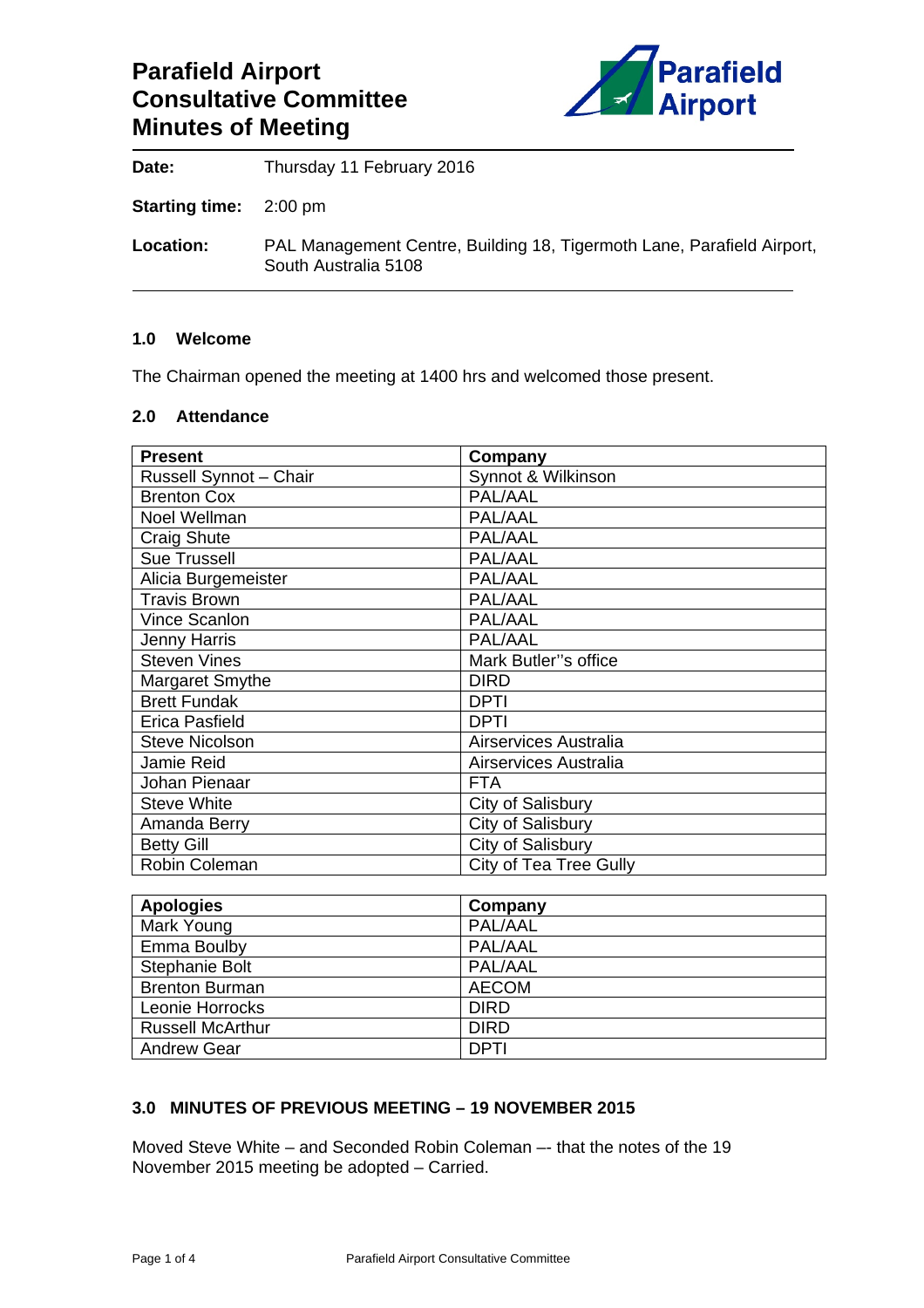# **4.0 CORRESPONDENCE**

### **4.1 Correspondence In:**

Apologies Reports Emails from local residents

### **4.2 Correspondence Out:**

Reports, Previous Minutes and Agenda Thank you emails to presenter from Chair Response to noise complainant on behalf of the Committee

# **5.0 ACTION ITEMS**

# **5.1 Public Safety Zones from the Commonwealth – ongoing item**

No further update, the next NASAG meeting will occur in April.

# **5.2 Airservices Noise Monitoring Program Review Report**

Please refer item 7.3.

### **5.3 Air Quality Monitoring Update**

This item will be carried over to the next meeting as the Airport Environment Manager is an apology.

### **6.0 AIRPORT UPDATE**

**6.1 Parafield Airport Limited Report –** tabled with no items required to be noted.

**6.2 Property and Development and Land Use Report –** tabled with the following noted: Through recent Woolworth's announcements, the Masters Hardware Store is to be completed but not to become operational.

The State Government (DPTI) continues to evaluate the development parameters for the proposed Park and Ride adjoining the Parafield Railway Station, with overall project detail and times to be confirmed.

**6.3 Environment Report –** tabled with the following noted: Parafield Airport thanked the City of Salisbury for their assistance with the air quality monitoring and helping get the sites set up and with power access.

**6.4 Planning Co-ordination Forum Report –** tabled with no items required to be noted.

**6.5 Technical Working Group (PATWG) –** tabled with the following noted: As a result of the DIRD review of the Group, it was suggested to review the Fly Friendly Program on a regular basis and this will occur at the next meeting and will also review the procedures for anniversary's which require a one-minute silence such as Remembrance Day.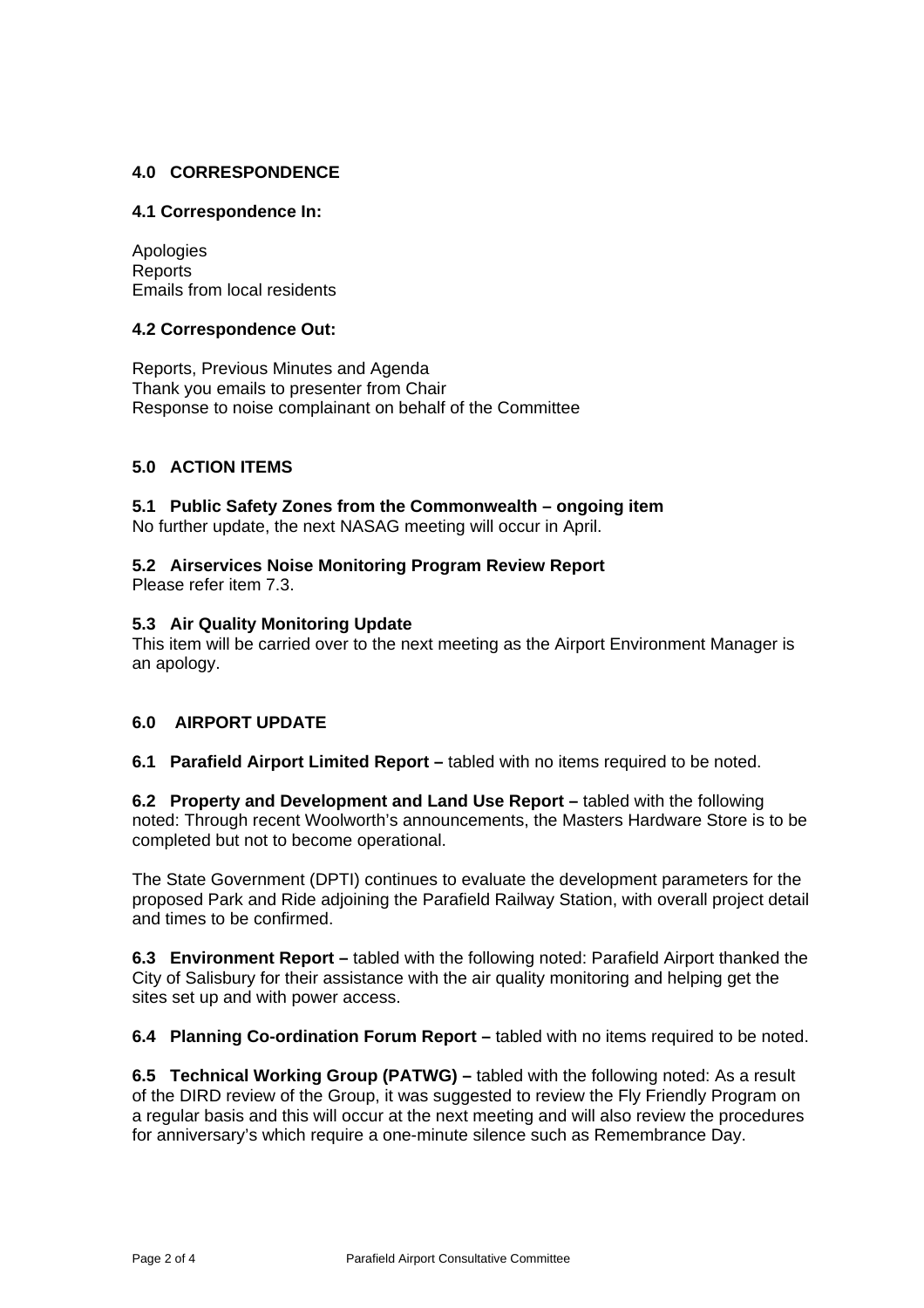# **7.0 COMMUNITY AND AIRPORT AGENCY UPDATE**

### **7.1 Federal Department of Infrastructure and Regional Development Report –**  tabled with the following noted: The next NASAG meeting will be held in April in NSW and will further consider airspace issues, discuss issues relating to land use planning and off airport helipads. The PCF/TAGS is still under consideration and will send to airports as soon as possible.

**7.2 State Department of Planning, Transport and Infrastructure Report –** tabled with no items required to be noted.

**7.3 Airservices Australia (ASA) Report – The following was noted:** 

Quarter 4, 2015 Adelaide Noise Information Report has now been published at http://www.airservicesaustralia.com/publications/noise-reports/noise-reports/.

In Quarter 4, complaints were received from16 complainants with the 2 main issues raised being aircraft operating outside of published circuit training hours and concerns about potential health impacts from possible lead exposure.

The 6-month Short Term Noise Monitoring Program has been completed and Airservices will provide the results at the next meeting. This report will also be made public on the Airservices website. During the program, 2 of the 5 monitors were asked to be moved by the landowners, Airservices worked hard to find a location in a close proximity to not impact the results. A Committee member, who has a noise monitor at her home, thanked Airservices for always being polite and courteous.

A resident submitted a number of questions to the Chair to ask Airservices on his behalf. This resident had a noise monitor at their house. Airservices will contact and answer the resident's questions once the data is ready from the Short Term Noise Monitoring Program.

The questions involved:

- How the data obtained will be used to improve the airports operations in the community.
- Information seen on Airservices aircraft movements for Parafield airport for last quarter show flights have dropped and there were concerns data obtained by noise monitoring devices may not be accurate.
- Criticisms of the reporting system for noise complaints.

The method to lodge a complaint or make an enquiry about aircraft noise or operations with Airservices Noise Complaints and Information Service (NCIS) were noted:

- directly via **WebTrak** www.airservicesaustralia.com/aircraftnoise/webtrak/ using Airservices **online form** –
	- www.airservicesaustralia.com/aircraftnoise/about-making-a-complaint/how-tomake-a-complaint/
- **by calling** 1800 802 584 (freecall). The hotline is staffed Monday to Friday, excluding public holidays, from 9 am-5 pm Sydney time.
- by **fax** (02) 9556 6641 or
- by **mail** Noise Complaints and Information Service PO Box 211, Mascot NSW 1460
- **7.4 Aircraft Noise Ombudsman Report** Nothing to report to Committee.
- **7.5 Flight Training Adelaide (FTA) Report** Nothing to report to Committee.